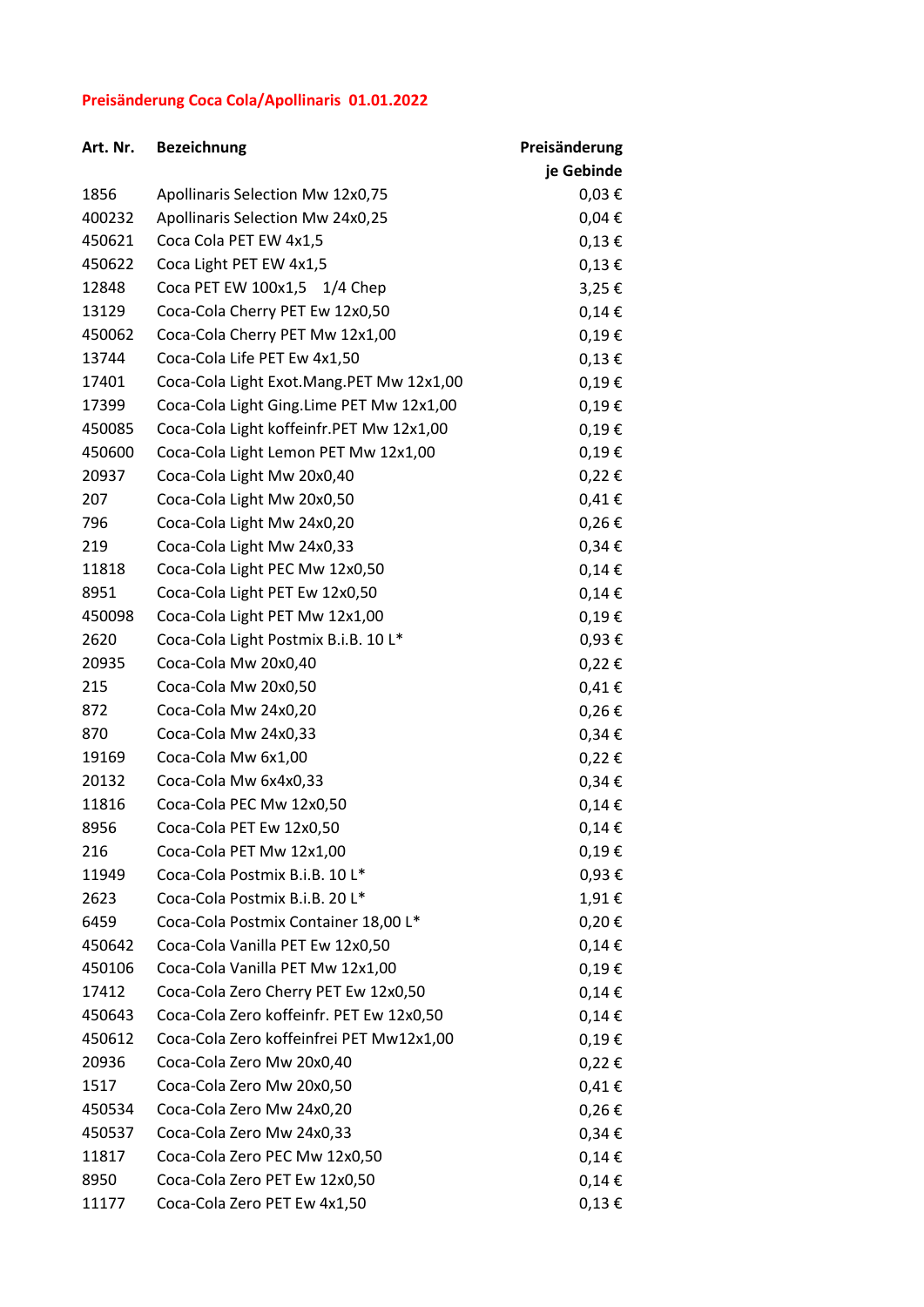| 450532 | Coca-Cola Zero PET Mw 12x1,00                | 0,19€      |
|--------|----------------------------------------------|------------|
| 4445   | Coca-Cola Zero Postmix B.i.B. 10 L*          | 0,93€      |
| 17111  | Coca-Cola Zero Sug. Cherry PET Mw 12x1,00    | 0,19€      |
| 17112  | Coca-Cola Zero Sug. Vanill. PET Mw 12x1,00   | 0,19€      |
| 19170  | Coca-Cola Zero Sugar Mw 6x1,00               | $0,22 \in$ |
| 17411  | Coca-Cola Zero Vanilla PET Ew 12x0,50        | $0,14 \in$ |
| 16983  | Fanta Erdbeere o. Zucker PET Mw 12x1,00      | 0,19€      |
| 16984  | Fanta Lemon o. Zucker PET Mw 12x1,00         | $0,19 \in$ |
| 450174 | Fanta Lemon PET Mw 12x1,00                   | $0,19 \in$ |
| 16981  | Fanta Mandarine o. Zucker PET Mw 12x1,00     | $0,19 \in$ |
| 16982  | Fanta Mango o. Zucker PET Mw 12x1,00         | 0,19€      |
| 20938  | Fanta Orange Mw 20x0,40                      | $0,22 \in$ |
| 450123 | Fanta Orange Mw 20x0,50                      | $0,41 \in$ |
| 776    | Fanta Orange Mw 24x0,20                      | $0,26 \in$ |
| 863    | Fanta Orange Mw 24x0,33                      | $0,34 \in$ |
| 11820  | Fanta Orange PEC Mw 12x0,50                  | $0,14 \in$ |
| 8949   | Fanta Orange PET Ew 12x0,50                  | $0,14 \in$ |
| 450197 | Fanta Orange PET Mw 12x1,00                  | 0,19€      |
| 2617   | Fanta Orange Postmix B.i.B. 10 L*            | $0,77 \in$ |
| 450559 | Fanta Orange Postmix Container 9 L*          | $0,35 \in$ |
| 15537  | Fanta Orange Splash Postmix B.i.B. 10 L*     | $0,77 \in$ |
| 11603  | Fanta Orange Zero PET Ew 12x0,50             | 0,14€      |
| 450177 | Fanta Orange Zero PET Mw 12x1,00             | 0,19€      |
| 450721 | Fanta PET EW 4x1,5                           | $0,13 \in$ |
| 13889  | Fuze Tea Grü. Tee Mang-Kam. PET Ew 12x0,40   | $0,03 \in$ |
| 13888  | Fuze Tea Pfirs. Hibiskus PET Ew 12x0,40      | $0,03 \in$ |
| 13886  | Fuze Tea Pfirsich PET Ew 12x0,40             | $0,03 \in$ |
| 21523  | Fuze Tea Schw. Tee Him. Min. PET Ew 12x0, 40 | $0,03 \in$ |
| 21524  | Fuze Tea Schw.Tee Pfi.Hol.PET Ew 12x0,40     | $0,03 \in$ |
| 14238  | Fuze Tea Zitrone B.i.B. 5 L*                 | $0,86 \in$ |
| 13887  | Fuze Tea Zitrone PET Ew 12x0,40              | $0,03 \in$ |
| 15587  | Glaceau Smartw. Sparkling PET Ew 12x0,60     | $0,00 \in$ |
| 15586  | Glaceau Smartwater Still PET Ew 12x0,60      | $0,00 \in$ |
| 21751  | Honest Grüner Tee Minze Mw 24x0,33 (BIO)     | $0,06 \in$ |
| 15532  | Honest Tea Grüner Tee ZH Mw 24x0,33(BIO)     | $0,06 \in$ |
| 15533  | Honest Tea Schwa. Tee HB Mw 24x0,33(BIO)     | $0,06 \in$ |
| 15534  | Honest Tea Weißer Tee PR Mw 24x0,33(BIO)     | $0,06 \in$ |
| 17482  | Honest Zitrone Mw 24x0,33 (BIO)              | $0,06 \in$ |
| 17481  | Honest Zitrone-Himbeer Mw 24x0,33 (BIO)      | $0,06 \in$ |
| 4200   | Lift Apfelsaftschorle Postmix B.i.B. 5L*     | $0,35 \in$ |
| 450619 | Lift Apfelschorle B.i.B. 5 L*                | $0,35 \in$ |
| 450223 | Lift Apfelschorle Mw 24x0,33                 | $0,34 \in$ |
| 11823  | Lift Apfelschorle PEC Mw 12x0,50             | 0,14€      |
| 8954   | Lift Apfelschorle PET Ew 12x0,50             | $0,14 \in$ |
| 450218 | Lift Apfelschorle PET Mw 12x1,00             | 0,19€      |
| 21796  | Lift light Orange Maracuja PET Mw12x1,00     | 0,19€      |
| 20940  | Mezzo Mix Orange Mw 20x0,40                  | 0,22€      |
| 218    | Mezzo Mix Orange Mw 20x0,50                  | 0,41€      |